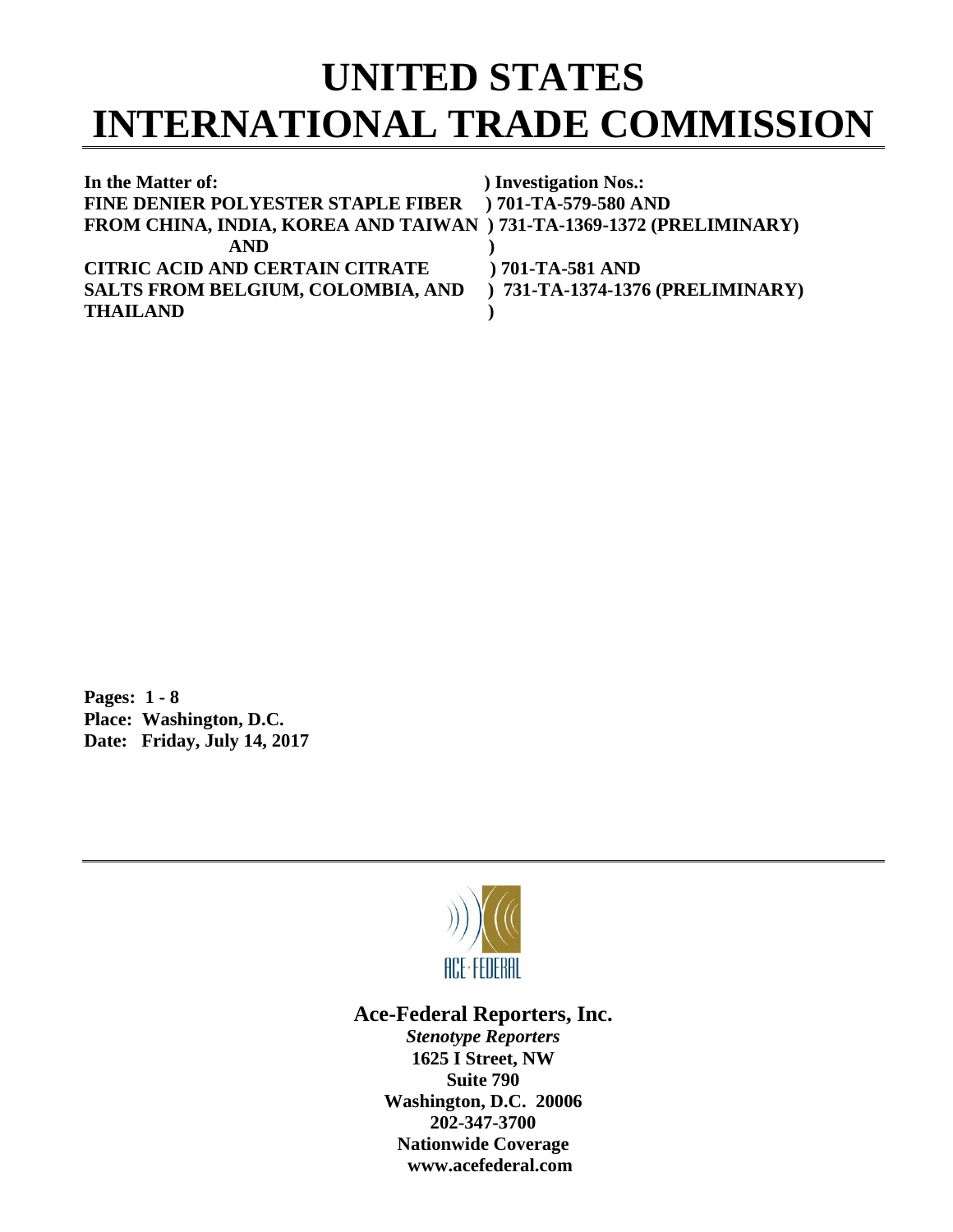1 THE UNITED STATES INTERNATIONAL TRADE COMMISSION 2 3 In the Matter of: ) Investigation Nos.: 4 FINE DENIER POLYESTER ) 701-TA-579-580 and 5 STAPLE FIBER FROM ) 731-TA-1369-1372 6 CHINA, INDIA, KOREA, (Preliminary) 7 AND TAIWAN )  $8$  AND  $)$  9 CITRIC ACID AND ) Investigation Nos.: 10 CERTAIN CITRATE SALTS ) 701-TA-581 and FROM 11 BELGIUM, COLOMBIA, (2008) 731-TA-1374-1376 12 AND THAILAND ) (Preliminary) 13 14 15 Friday, July 14, 2016 16 Main Hearing Room (Room 101) 17 U.S. International 18 Trade Commission 19 500 E Street, S.W. 20 Washington, D.C. 21 The meeting, commenced, pursuant to notice, at 22 11:00 a.m., before the Commissioners of the United States 23 International Trade Commission, Chairman Rhonda K. 24 Schmidtlein, presiding.

> Ace-Federal Reporters, Inc. 202-347-3700

25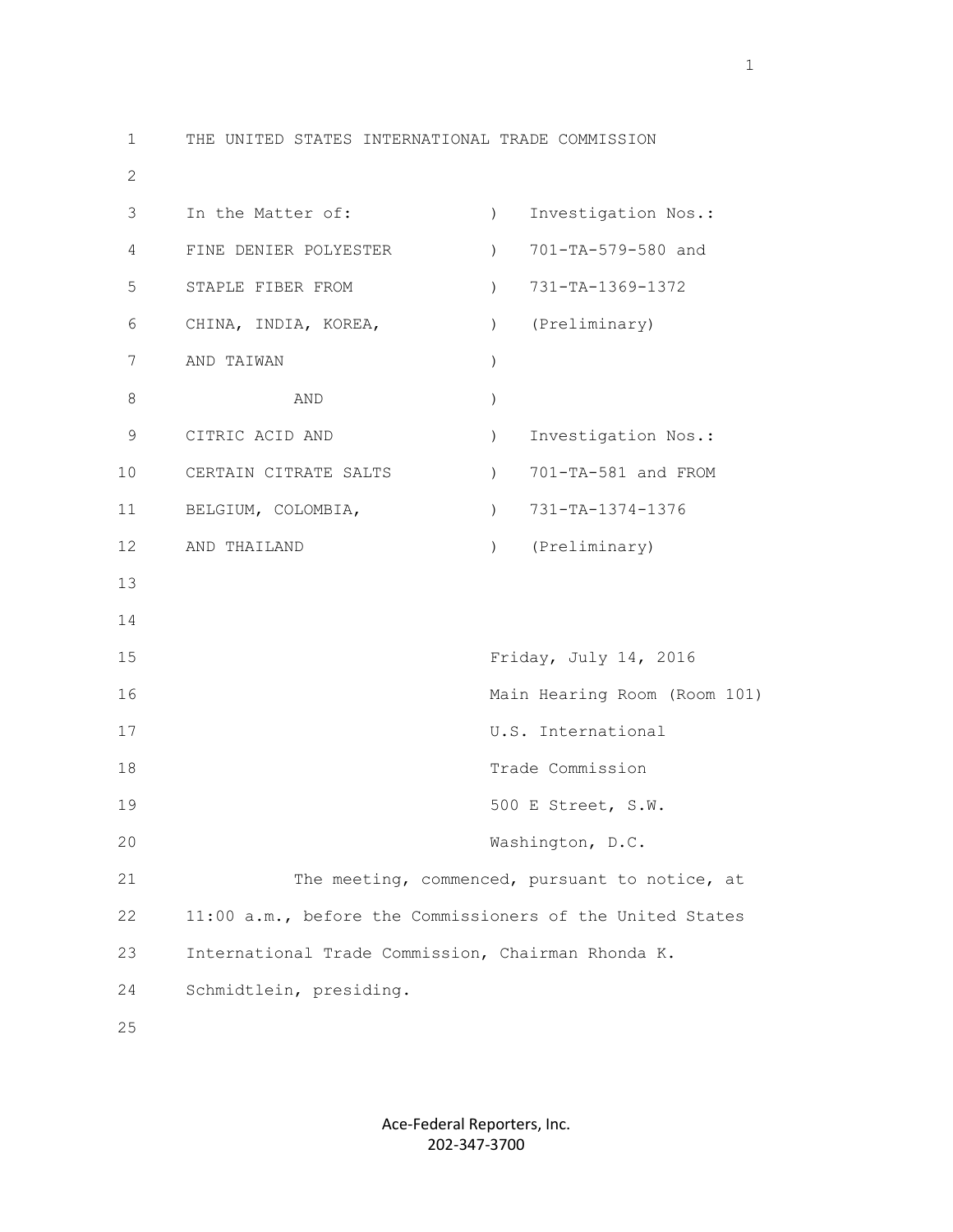1 APPEARANCES:

 2 On behalf of the International Trade Commission: 3 Commissioners: 4 RHONDA K. SCHMIDTLEIN, CHAIRMAN 5 DAVID S. JOHANSON, VICE CHAIRMAN (via telephone) 6 IRVING A. WILLIAMSON, COMMISSIONER 7 MEREDITH M. BROADBENT, COMMISSIONER (via 8 telephone) 9 Staff: 10 ELIZABETH HAINES, SUPERVISORY INVESTIGATOR 11 ANDREW KNIPE, INTERNATIONAL ECONOMIST 12 CALVIN CHANG, INVESTIGATOR 13 MICHAEL HALDENSTEIN, ATTORNEY/ADVISOR 14 EMILY KIM, ACCOUNTANT/AUDITOR 15 16 Staff: 17 MICHAEL G. ANDERSON, SUPERVISORY INVESTIGATOR 18 JEFFREY CLARK, INTERNATIONAL TRADE ANALYST 19 LAUREN GAMACHE, INTERNATIONAL ECONOMIST 20 MARY KLIR, ACCOUNTANT/AUDITOR 21 COURTNEY MCNAMARA, ATTORNEY/ADVISOR 22 CAROLYN CARLSON, INVESTIGATOR 23 24 SHARON BELLAMY, RECORDS MANAGEMENT 25 SPECIALIST

> Ace-Federal Reporters, Inc. 202-347-3700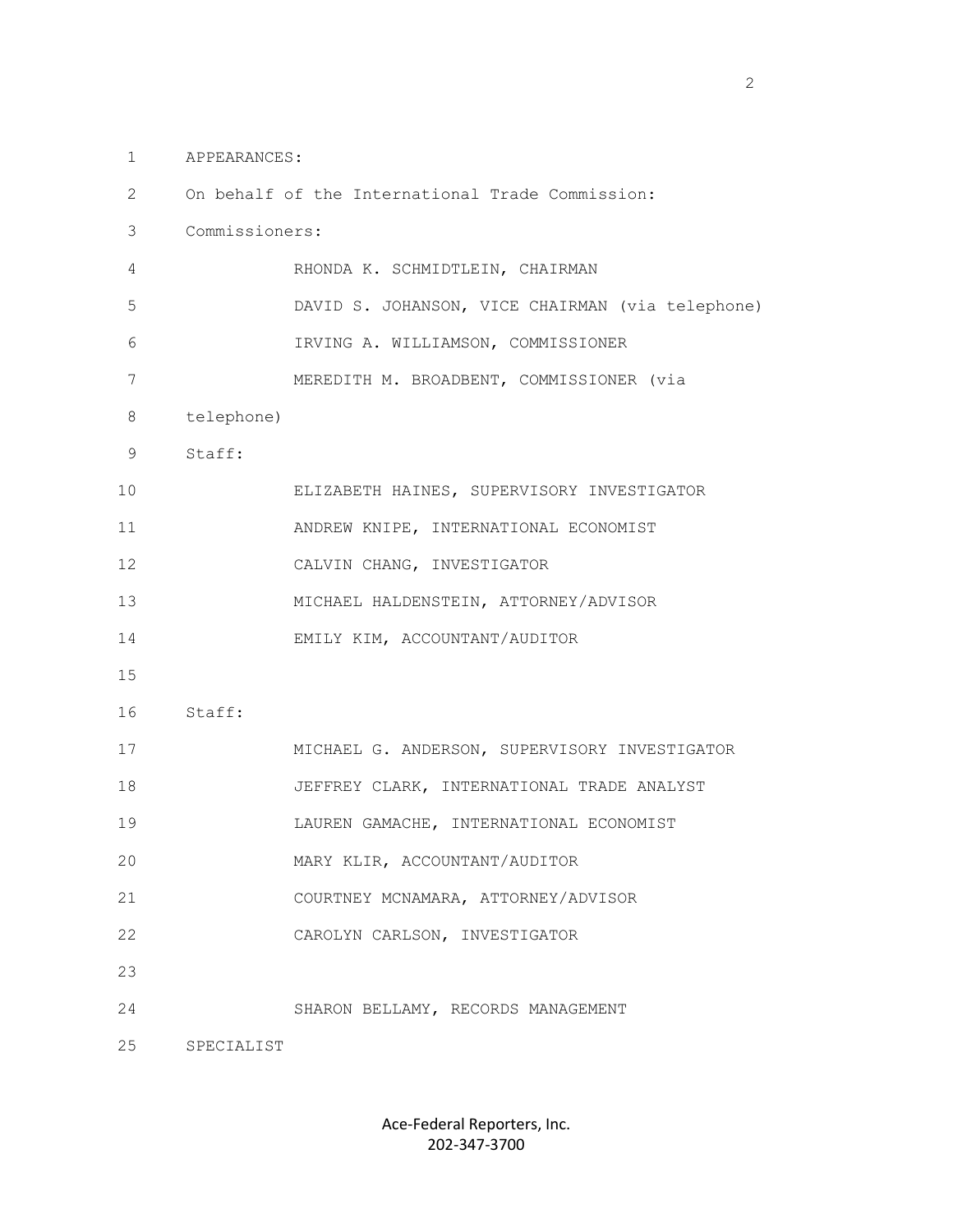| $\mathbf 1$ | PROCEEDINGS                                                  |
|-------------|--------------------------------------------------------------|
| 2           | (11:00 a.m.)                                                 |
| 3           | CHAIRMAN SCHMIDTLEIN: Good morning.<br>This                  |
| 4           | meeting of the U.S. International Trade Commission will now  |
| 5           | Welcome to Vice Chairman Johanson and<br>come to order.      |
| 6           | Commissioner Broadbent who are participating by telephone.   |
| 7           | COMMISSIONER BROADBENT:<br>Hello.                            |
| 8           | VICE CHAIRMAN JOHANSON: Good morning.                        |
| 9           | CHAIRMAN SCHMIDTLEIN: Good morning. I understand             |
| 10          | that there are no agendas for future meetings, minutes,      |
| 11          | ratification lists or outstanding action jackets to          |
| 12          | consider.                                                    |
| 13          | Next we turn to the vote in the preliminary phase            |
| 14          | of Investigation Numbers 701-TA-579-580 and 731-TA-1369-1372 |
| 15          | concerning imports of Fine Denier Polyester Staple Fiber     |
| 16          | from China, India, Korea, and Taiwan.                        |
| 17          | I want to note that this agenda item has been                |
| 18          | modified since the Sunshine Act notice for this meeting.     |
| 19          | Late yesterday the Commission received from the Department   |
| 20          | of Commerce a signed notice indicating that Commerce had     |
| 21          | terminated its investigation of Fine Denier Polyester Staple |
| 22          | Fiber from Vietnam. This notice has been placed on the       |
| 23          | Commission's record. Because these imports are no longer     |
| 24          | subject to investigation, the Commission will not be voting  |
| 25          | on them today.                                               |

Ace-Federal Reporters, Inc. 202-347-3700

 $\sim$  3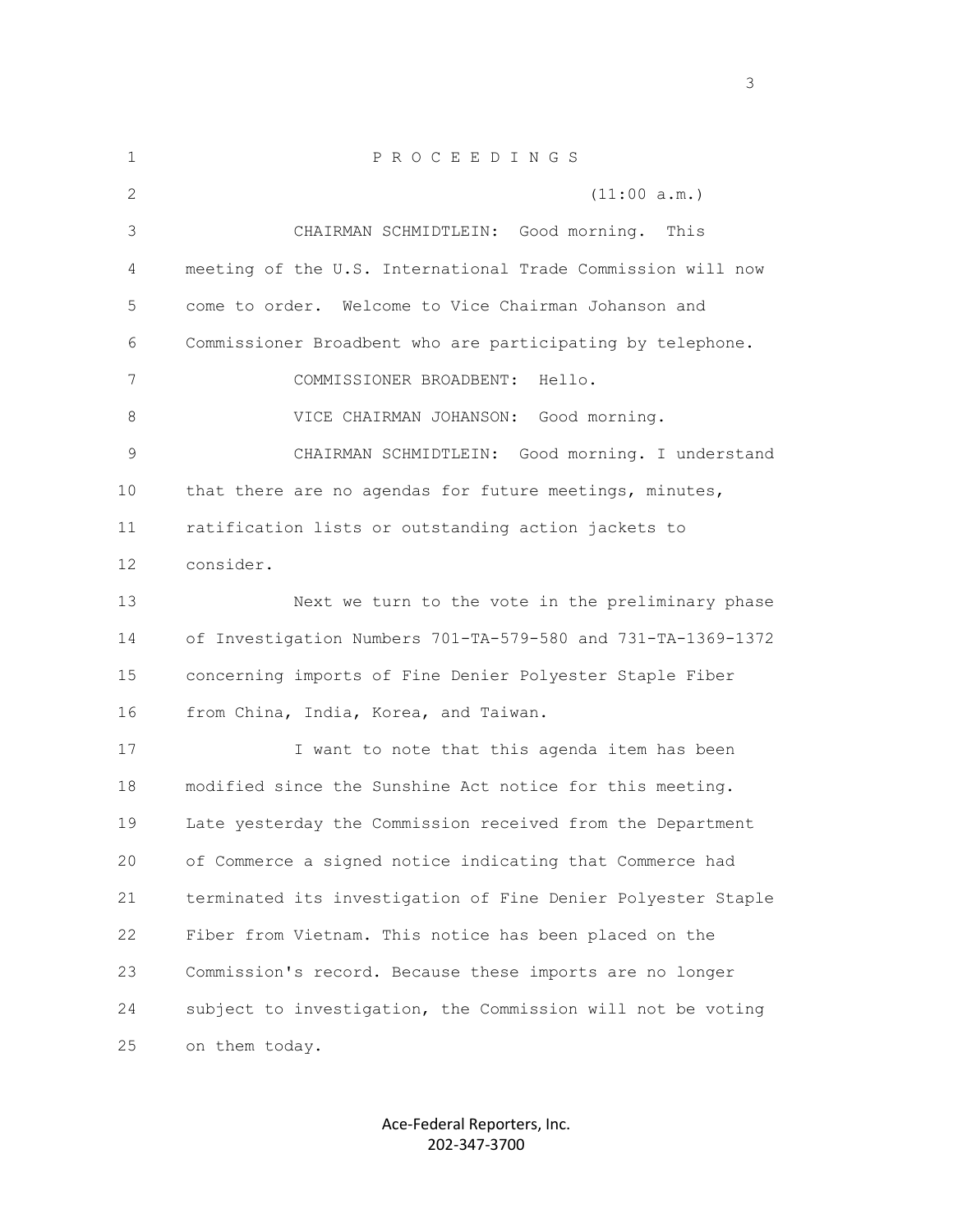| $\mathbf{1}$ | Welcome to Ms. Haines and the staff who                     |
|--------------|-------------------------------------------------------------|
| 2            | participated in these investigations. Are there any         |
| 3            | questions for the staff?                                    |
| 4            | (No response.)                                              |
| 5            | CHAIRMAN SCHMIDTLEIN: Are there any additions or            |
| 6            | corrections to the staff report?                            |
| 7            | MS. HAINES: Elizabeth Haines, revisions are                 |
| 8            | contained in memo INV-PP-093.                               |
| 9            | CHAIRMAN SCHMIDTLEIN: Is there any objection to             |
| 10           | approval of the staff report as revised?                    |
| 11           | (No response.)                                              |
| 12           | CHAIRMAN SCHMIDTLEIN: Hearing none, it is                   |
| 13           | approved. Madam Secretary, will you please call the roll?   |
| 14           | MS. BELLAMY: Commissioner Broadbent?                        |
| 15           | COMMISSIONER BROADBENT: I vote in the                       |
| 16           | affirmative with respect to China, India, Korea and Taiwan. |
| 17           | MS. BELLAMY: Commissioner Williamson?                       |
| 18           | COMMISSIONER WILLIAMSON: I vote in the                      |
| 19           | affirmative.                                                |
| 20           | MS. BELLAMY: Commissioner Schmidtlein?                      |
| 21           | COMMISSIONER SCHMIDTLEIN: I vote in the                     |
| 22           | affirmative.                                                |
| 23           | MS. BELLAMY: Commissioner Johanson?                         |
| 24           | COMMISSIONER JOHANSON: I vote in the                        |
| 25           | affirmative.                                                |

Ace-Federal Reporters, Inc. 202-347-3700

4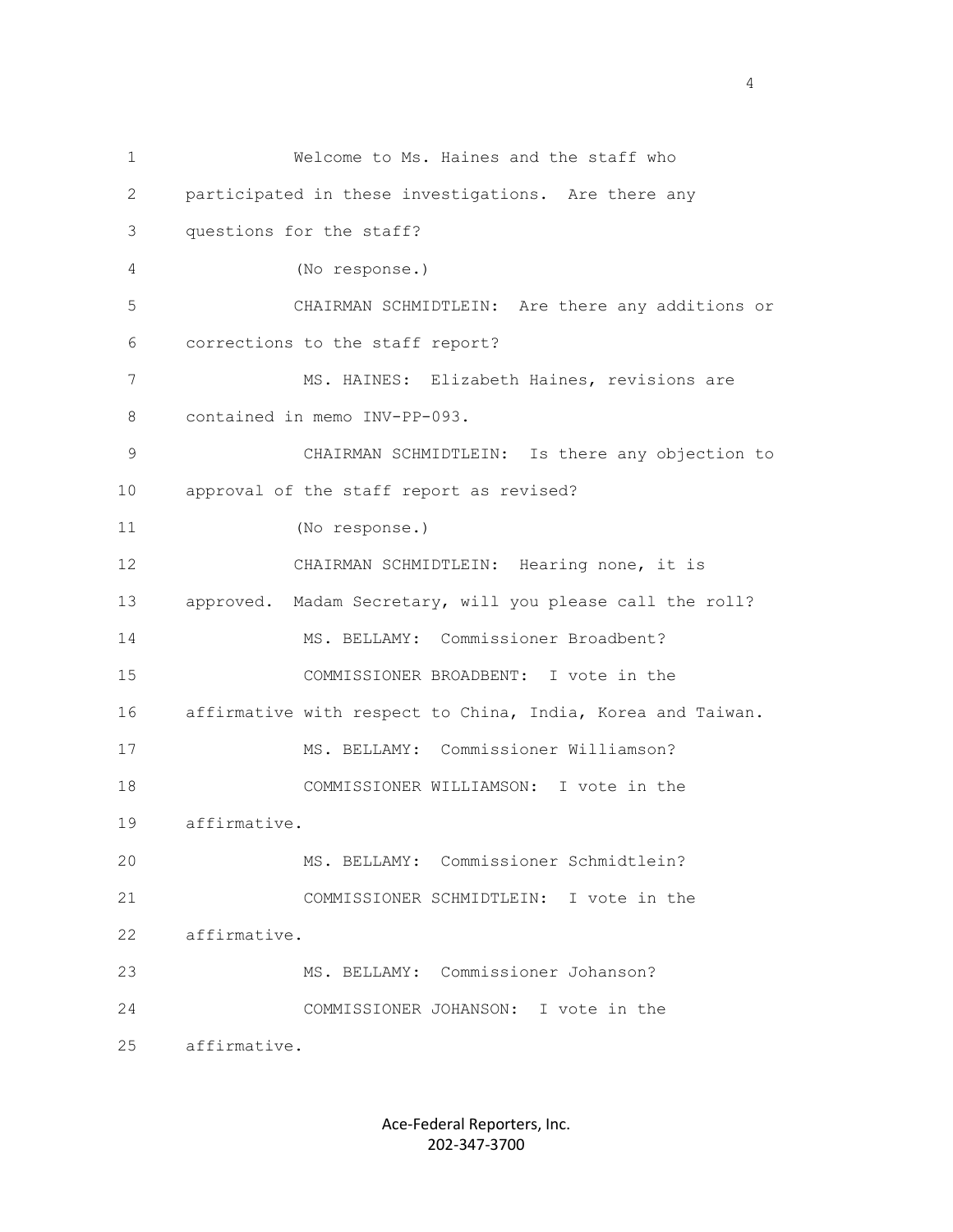1 MS. BELLAMY: Madam Chairman, the Commission has 2 reached an affirmative determination in these 3 investigations. 4 CHAIRMAN SCHMIDTLEIN: Thank you Madam Secretary. 5 Further information regarding these determinations will be 6 in the press release. Views of the Commission currently are 7 scheduled to be completed and filed by July 24th, 2017. 8 Thank you again to all the staff who 9 participated in these investigations. We will now pause for 10 a moment while we change staff for the next vote. 11 (Pause.) 12 CHAIRMAN SCHMIDTLEIN: Next we turn to the vote 13 in the preliminary phase of Investigation Numbers 701-TA-581 14 and 731-TA-1374-1376, concerning imports of Citric Acid and 15 Certain Citrate Salts from Belgium, Colombia, and Thailand. 16 Welcome to Mr. Anderson and the staff who 17 participated in these investigations. Are there any 18 questions for the staff? 19 (No response.) 20 CHAIRMAN SCHMIDTLEIN: Are there any additions or 21 corrections to the staff report? 22 MR. ANDERSON: Madam Chairman, Michael Anderson 23 Office of Investigations. Revisions are contained in 24 INV-PP-095. 25 CHAIRMAN SCHMIDTLEIN: Is there any objection to

> Ace-Federal Reporters, Inc. 202-347-3700

 $\sim$  5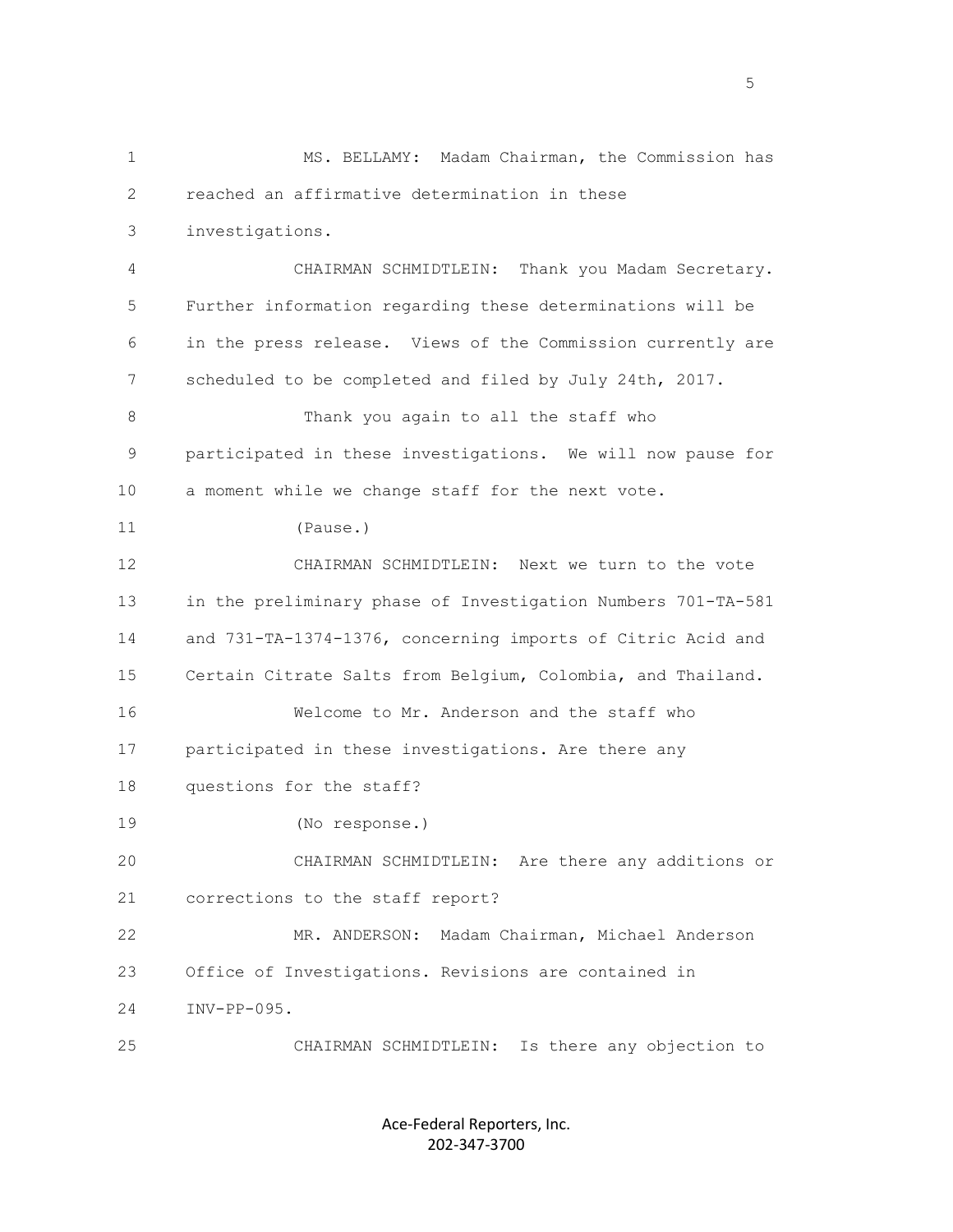1 approval of the staff report as revised? 2 (No response.) 3 CHAIRMAN SCHMIDTLEIN: Hearing none, it is 4 approved. Madam Secretary, will you please call the roll? 5 MS. BELLAMY: Commissioner Williamson? 6 COMMISSIONER WILLIAMSON: I vote in the 7 affirmative. 8 MS. BELLAMY: Commissioner Schmidtlein? 9 COMMISSIONER SCHMIDTLEIN: I vote in the 10 affirmative. 11 MS. BELLAMY: Commissioner Broadbent? 12 COMMISSIONER BROADBENT: I vote in the 13 affirmative. 14 MS. BELLAMY: Commissioner Johanson? 15 COMMISSIONER JOHANSON: I vote in the 16 affirmative. 17 MS. BELLAMY: Madam Chairman, the Commission has 18 reached an affirmative determination in these 19 investigations. 20 CHAIRMAN SCHMIDTLEIN: Thank you Madam Secretary. 21 Further information regarding these determinations will be 22 in the press release. Views of the Commission currently are 23 scheduled to be completed and filed by July 24th, 2017. 24 Thank you again to all staff who participated in these 25 investigations.

> Ace-Federal Reporters, Inc. 202-347-3700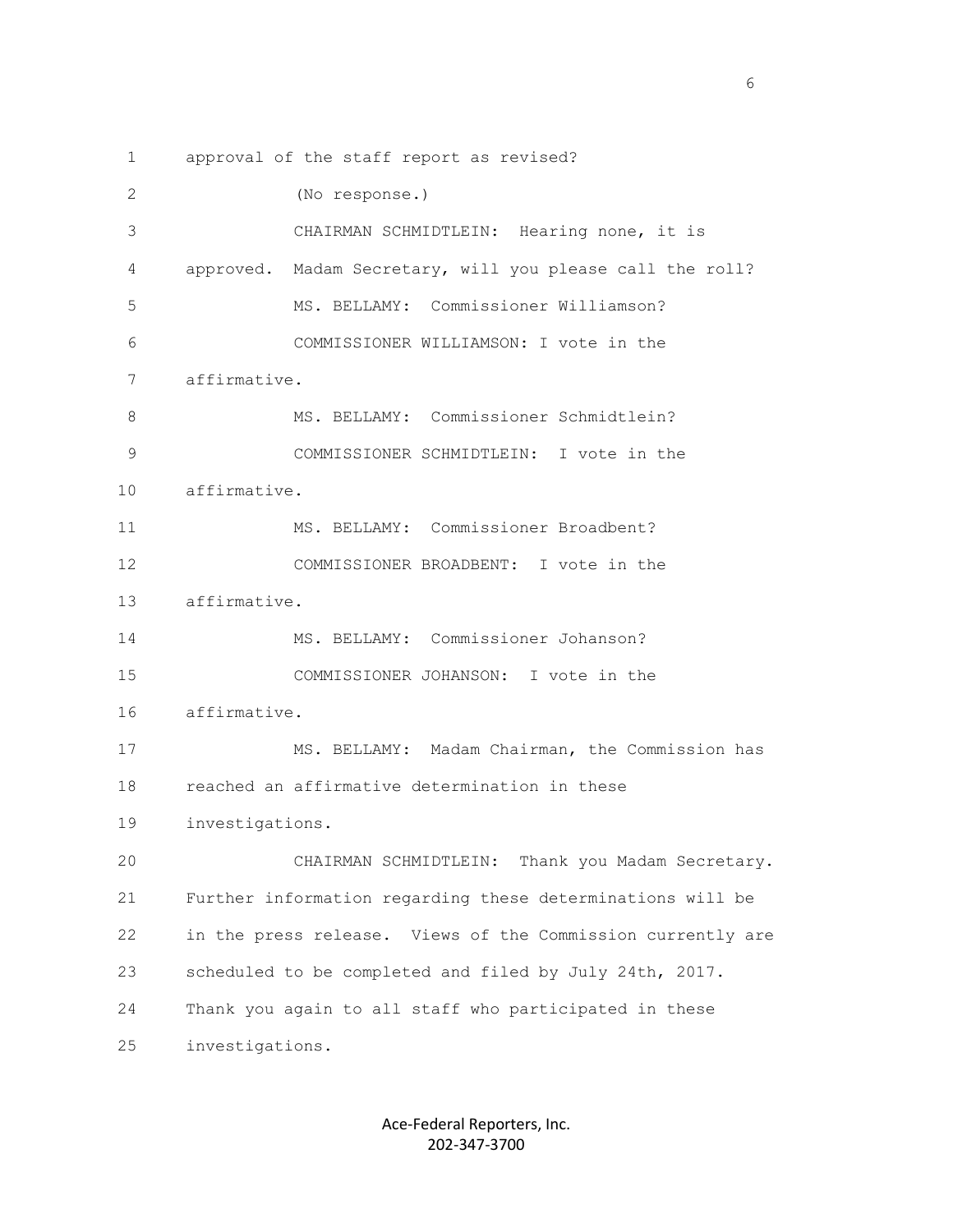| $\ensuremath{\mathbbm{1}}$ |                                        |  |  | Seeing that there is no other business before the |  |
|----------------------------|----------------------------------------|--|--|---------------------------------------------------|--|
| $\mathbf{2}$               | Commission, this meeting is adjourned. |  |  |                                                   |  |
| $\mathfrak{Z}$             |                                        |  |  | (Whereupon, the meeting was adjourned at 11:05    |  |
| $\overline{4}$             | $\texttt{a.m.})$                       |  |  |                                                   |  |
| 5                          |                                        |  |  |                                                   |  |
| $\epsilon$                 |                                        |  |  |                                                   |  |
| $\boldsymbol{7}$           |                                        |  |  |                                                   |  |
| $\,8\,$                    |                                        |  |  |                                                   |  |
| $\mathsf 9$                |                                        |  |  |                                                   |  |
| $10\,$                     |                                        |  |  |                                                   |  |
| $11\,$                     |                                        |  |  |                                                   |  |
| $12\,$                     |                                        |  |  |                                                   |  |
| $13\,$                     |                                        |  |  |                                                   |  |
| $14\,$                     |                                        |  |  |                                                   |  |
| $15\,$                     |                                        |  |  |                                                   |  |
| $16\,$                     |                                        |  |  |                                                   |  |
| $17\,$                     |                                        |  |  |                                                   |  |
| $1\,8$                     |                                        |  |  |                                                   |  |
| 19                         |                                        |  |  |                                                   |  |
| $20$                       |                                        |  |  |                                                   |  |
| $21\,$                     |                                        |  |  |                                                   |  |
| $2\sqrt{2}$                |                                        |  |  |                                                   |  |
| 23                         |                                        |  |  |                                                   |  |
| 24                         |                                        |  |  |                                                   |  |
| 25                         |                                        |  |  |                                                   |  |